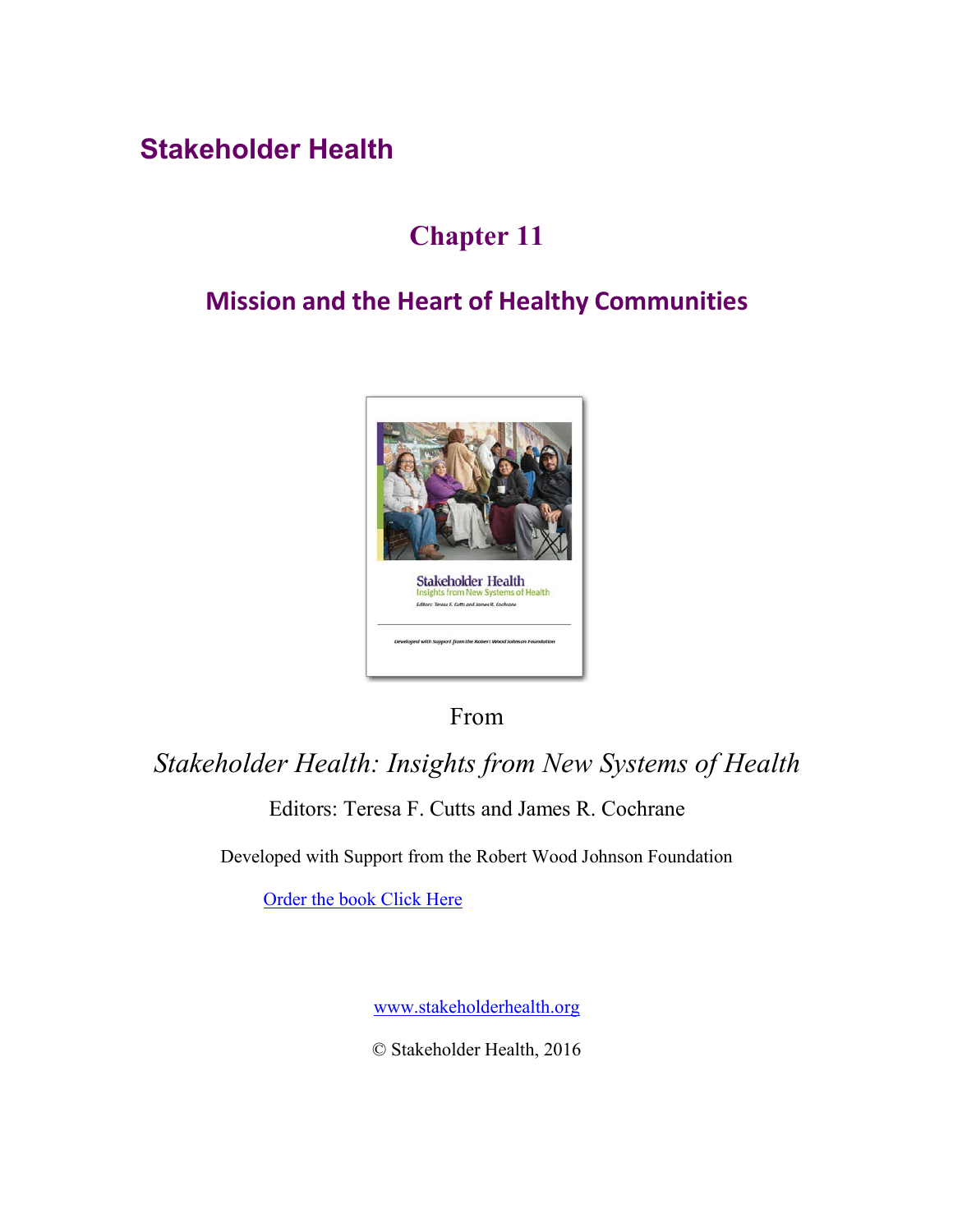# **CHAPTER 11 Mission and the Heart of Healthy Communities**

*Gerald Winslow with Fred Smith, Don Stiger, Dora Barilla and Cynthia Carter Perrilliat*

### **Introduction**

In our previous monograph, we gave brief expression to the core convictions that have empowered the mission of faith-based and charitable health systems in their work for community health development. We reflected on the essential values and beliefs that have led health systems to work for the health of whole communities, and to create what we called "the beloved community of health." We wrote that "we accept our responsibility to lead organizations that will pioneer new ways of achieving truly healthy communities. We know we have a significant role in helping to create and sustain communities that invite the engagement of all members—communitiesthat sense both their shared heritage and their shared future" (Health Systems Learning Group, 2013, p. 82).

The exploration of our founding principles, and the sense of calling they represent, renewed our appreciation of what gives heart to our work in communities of great need. This, we believe, is what furnishes durability to efforts that are often gritty and difficult. It is also what makes this work joyous, even when it is hard. In the present chapter, we give further attention to the mission, purpose, and power of the organizations that have chosen to be generative nodes in the growing network of Stakeholder Health.

By generative nodes we mean those organizations where differing streams of thought, innovations, and relationships come together to form a hub capable of generating fresh approaches to community health development. Such nodes create new connections and facilitate the exchange of creative ideas and new energy. Thus they add life to the growing Faith and Health Movement. The goal of this network is to learn from each other not only how to do the work of building more whole communities, but also to learn more about why this work is essential to our mission.

In the time since writing the earlier monograph, the importance of creating a network of health systems that share a commitment to the development of healthy communities has become even more evident. The energy generated in recent years by healthcare reform or, perhaps more accurately, the reform of healthcare reimbursement, has led to increased attention on the part of healthcare systems to "population health."

Often this expression refers to little more than hospitals' attemptsto improve traditional case management. But the transformational work of creating a culture of health for whole communities will require far more fundamental changes—particularly, more effective and efficient coordination of care. Collaborative networks of organizations, including communities of faith, can help us move toward the goal in demonstrably effective ways. While we celebrate the fact that millions of fellow citizens have received health insurance coverage for the first time, we know that more health care does not always lead to healthier communities. For this, we need the collaboration of all segments and supporting systems of the community. Communities of faith and charitable health care will continue to play a critical role in this transformational and fundamental change, if we are to create a beloved community of health.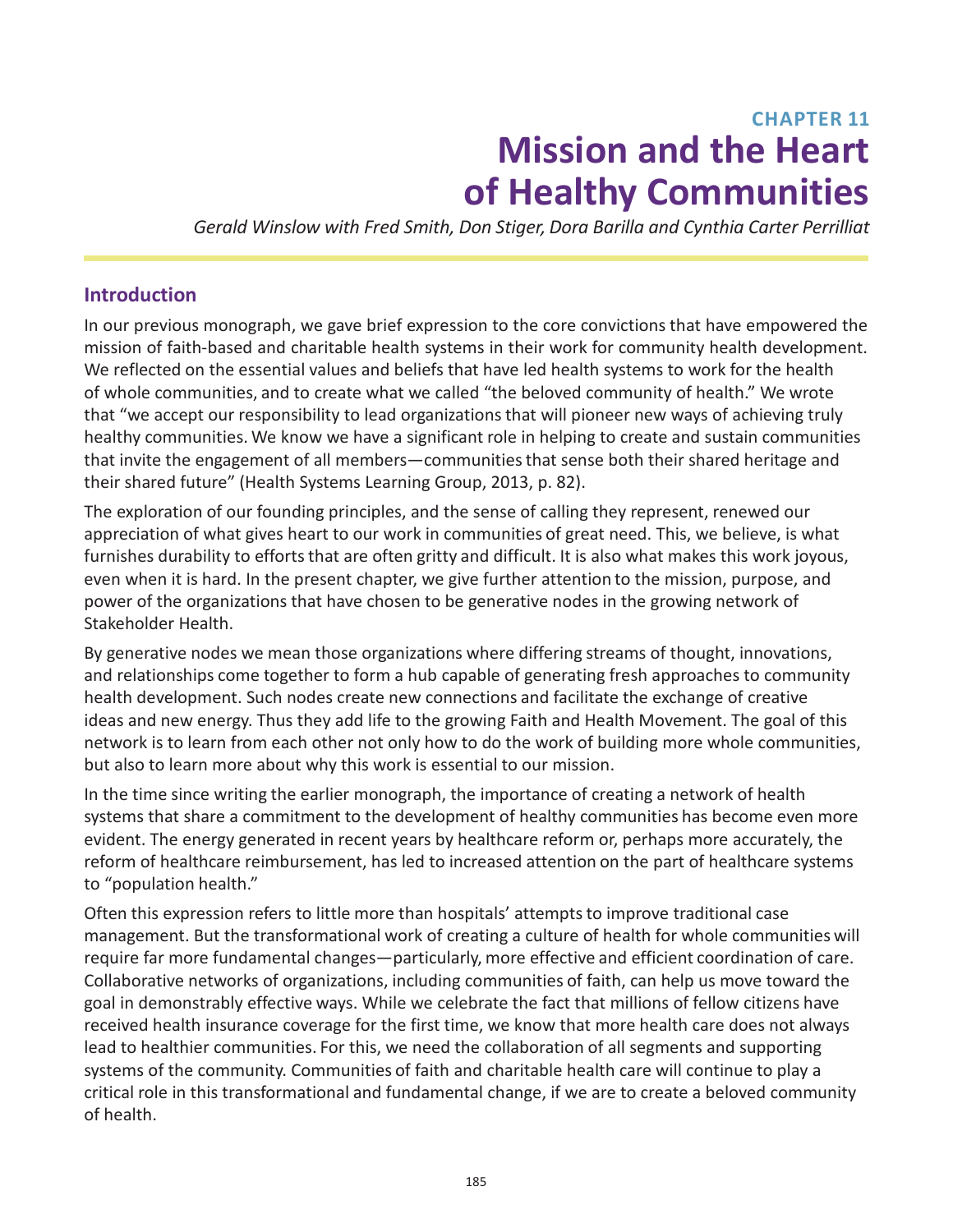During this same time period, some formidable challenges and risks for charitable health care have also become more apparent. The rapid strides toward mergers and acquisitions, leading to ever larger, bureaucratized and more commoditized systems, threaten to undermine the identity of health care institutions with long traditions of faith-inspired, benevolent missions (Panicola & Hamel, 2015). It is thus important to reconsider the basic commitments to human wholeness, compassion and social justice that fuel our willingness to become integrally united with the communities we serve, for the sake of strengthening health, hope, and healing.

## **Heritage of Faith and Health**

From its beginnings in our culture, health care has had strong, organic links to religious faith. Early examples include Egyptian and Greek temples where people sought cures for their diseases. Notable among these were the temples dedicated to Asclepius, the god of healing in Greek mythology (Rosen, 1999; Edelstein & Edelstein, 1998). To this day, the snake-entwined rod of Asclepius remains one of medicine's most recognized symbols. And the time-honored Oath of Hippocrates, still adapted for use in some medical schools (Orr, Pang, Pellegrion, & Siegler, 1997), begins by swearing allegiance to Asclepius and his daughters, Hygeia and Panacea. Some of the initial steps to systematize the healing arts also arose in the context of Greek temples of healing, where attempted remedies, including the therapeutic energies of music, were carefully observed and documented (Risse, 1990).

Throughout Jewish history, as evidenced in sacred writings, health and healing have been understood as direct manifestations of what it means to be created "in the image of God" (Hebrew *b'tzelem Elo-him*). In the tradition of inclusive Abrahamic hospitality, health care is not a privilege for a few, but should be equitably available to all. Judaism continuesto hold wholeness and completeness (*shalom bayit*) at the center of its teaching and practice. Shalom is realized through faithful, loving-kindness (*chesed*). Important dimensions of contemporary Jewish life include the concepts of repairing what is broken in the world (*tikkun olam*) and whole-person care for the sick (*bikkur holim*), remaining mindful of the abiding promise: "For I am the LORD who heals you" (Exodus 15:26, *New Revised Standard Version*).

With the rise of Christianity, the story of organized health care often involved members of the faith community creating institutions in which ministry to the sick could be provided. By the fourth century, hospitals were being established in the larger cities where there was also a cathedral. The most prominent of these came to be known as "Basilicas" founded by St. Basil in Cappadocia in 369 (Walsh, 1910). This institution was eventually organized as a small city with homes for physicians and nurses, and a variety of buildings for persons with differing needs, including those with leprosy. The name given to such institutions came from the Latin root *hospes* that referred both to guests and to hosts, and appears in other words today such as hostel and hospitality.

Established in mercy to care for those who were in need, early hospitals provided shelter not only for the sick but also traveling pilgrims, the homeless, and the destitute. The religious impulse to provide hospitality to those in need continued with the development of monastic orders throughout the Middle Ages. Monasteries and convents often included facilities that were designed to give both physical and spiritual care to the needy. For example, the Alexian Brothers risked their own lives in order to provide care for victims of the Black Plague in Europe (Alexian Brothers, 2016). Another of these religious orders, San Spirito (the Order of the Holy Ghost) founded hospitals first in Rome and then in many other European cities (Moeller, 1910). These facilities provided food, clothing, and shelter for the poor and typically gave some medical and nursing care.

Within Islamic history, there has also been a very close relationship between religion and medicine. In the Qur'an and other teachings, Muhammad includes instructionsfor sick persons to take medicine, as he did himself through expert physicians. Muslims have traditionally placed strong emphasis on charitable care, as well as the disciplined practice of preventative measures in healthcare. Islam has particularly been known for a refreshing openness to accept, use, and improve upon non-Muslim, as well as pre-Islamic, health and healing practices.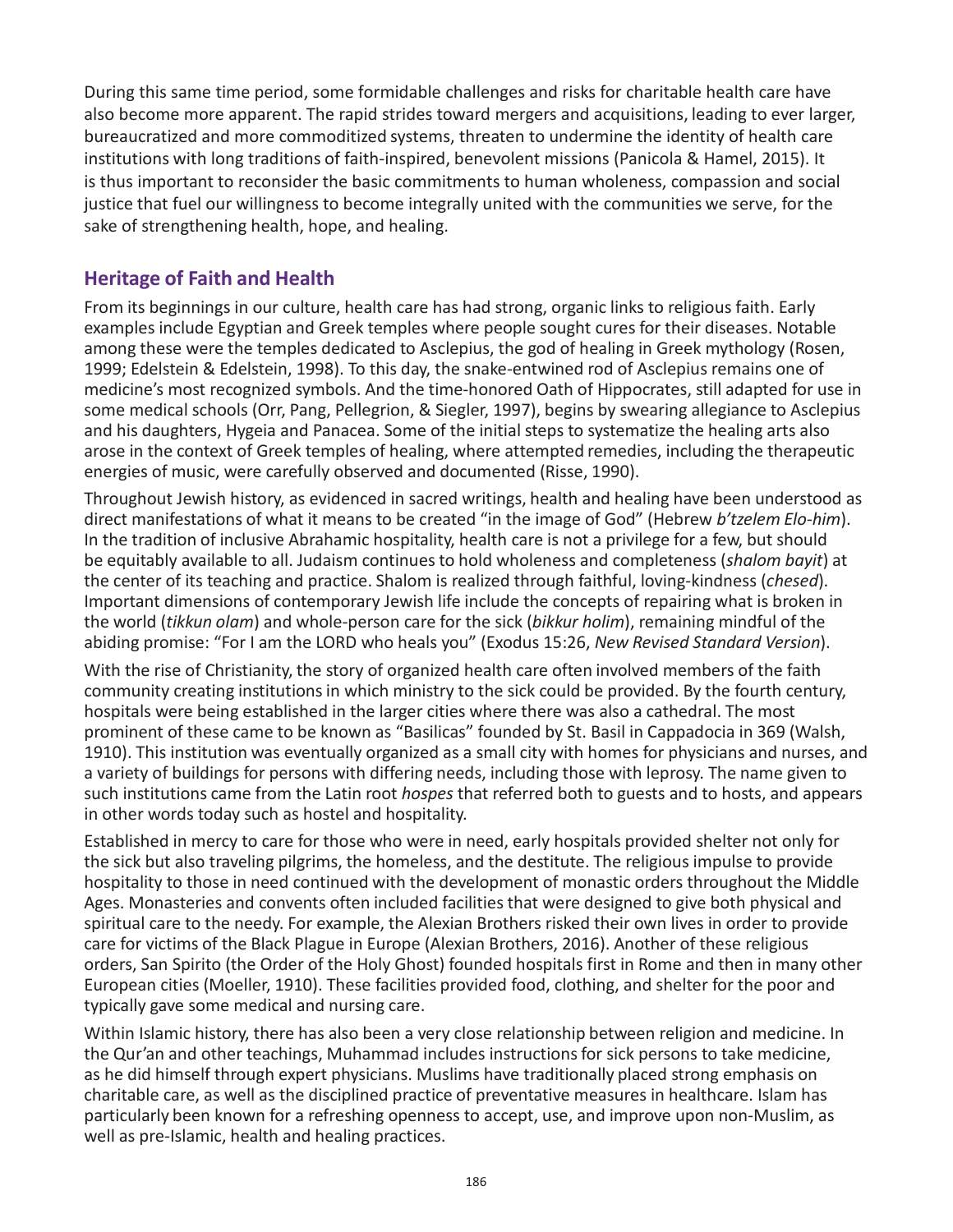The religious impulses of Western health care have been prominent in the development of health care in America, which was predominantly built on the commitments of religious faith to offer charitable care. The tradition of religious almshouses, or "poor houses," which had begun in Europe, was continued in the U.S. Eventually, these institutions began adding wards in which the sick could receive care. In the Nineteenth Century, both Catholics and Protestants established hospitals intended primarily to care for the poor. During this time period, wealthy people who became ill were typically treated in their own homes by physicians and nurses who were paid to engage in home care, including surgery (Wall, n.d.) Today, many of the health care systems in the U.S. bear the names of their founding Roman Catholic religious orders, such as the Congregation of the Sisters of Bon Secours, or Sisters of Providence, or their parent Protestant denominationssuch as Lutheran, Methodist, Presbyterian, Baptist, or Adventist. Several of the organizations affiliated with Stakeholder Health have their roots in this tradition of faithbased and charitable health care. care (see Appendix 3 for full vision and mission statements from select faith traditions).



### **MOTHER JOSEPH OF THE SACRED HEART**

Mother Joseph arrived at Fort Vancouver in the Washington Territory on December 8, 1856. Following her profound belief in Divine Providence and faith in the Sacred Heart of Jesus Christ, she began her work to serve those suffering the misfortunes of life. When she first arrived she discovered a land with no hospitals, and insignificant schools and charitable organizations for those suffering hardships on the frontier. With an attic as home for herself and her fellow sisters, she immediately embarked upon her purpose. Their mandate and their desire was to care for the poor and the sick, to educate the children, and to bring the light of Christ into the lives of all they met.

Born and raised in Quebec Canada, Mother Joseph only spoke French upon her arrival in Vancouver; this issue was only the smallest of stumbling blocks as she traversed the territory and petitioned for funding. Until she learned the language, two bilingual sisters facilitated communication and taught her English. Her first project, after hearing the desires of the people of Vancouver, was to found and construct a boarding school, most recently known as Providence Academy. The citizens were now also clamoring for a hospital; with the assurance the women of Vancouver would pay for poor patients to receive treatment, Mother Joseph converted a building into the first permanent hospital in the Northwest, St. Joseph Hospital. The corporation Mother Joseph established in 1859 is acknowledged as a "Pioneer Corporation in Washington State," and is one of the oldest in the Northwest.

As the more people moved into the territory, Mother Joseph was tireless in her efforts, traveling by horse to communities across what is now Washington, Oregon, Idaho, Montana, and British Columbia.

As a child, she was instructed in design and the industrial arts by her father, an expert coach builder. These skills and knowledge would serve her repeatedly in her mission of service. She was an exacting supervisor and took personal interest in all of the projects she oversaw; people would recount seeing her climbing and inspecting construction quality, or working long into the night herself to repair poor build quality. The design and quality of her buildings led the American Institute of Architects to declare Mother Joseph "The First Architect of the Pacific Northwest".

She worked tirelessly for over 45 years and is responsible for opening over 30 hospitals, schools, and homes for orphans. Even as her strength failed and she was treated for breast cancer she considered it only "inconveniences" and continued her work traveling to support the work of the Sisters of Providence. She was known for her political acumen, intelligence, and compassion; these traits paled in comparison to her faith and devotion to the Sacred Heart of Jesus. With her final breath she spoke these words, "My dear sisters, allow me to recommend to you the care of the poor in our houses, as well as those without. Take good care of them; have no fear of them; assist them and receive them. Then, you will have no regrets. Do not say: ah! This does not concern me, let others see to them. My sisters, whatever concerns the poor is always our affair."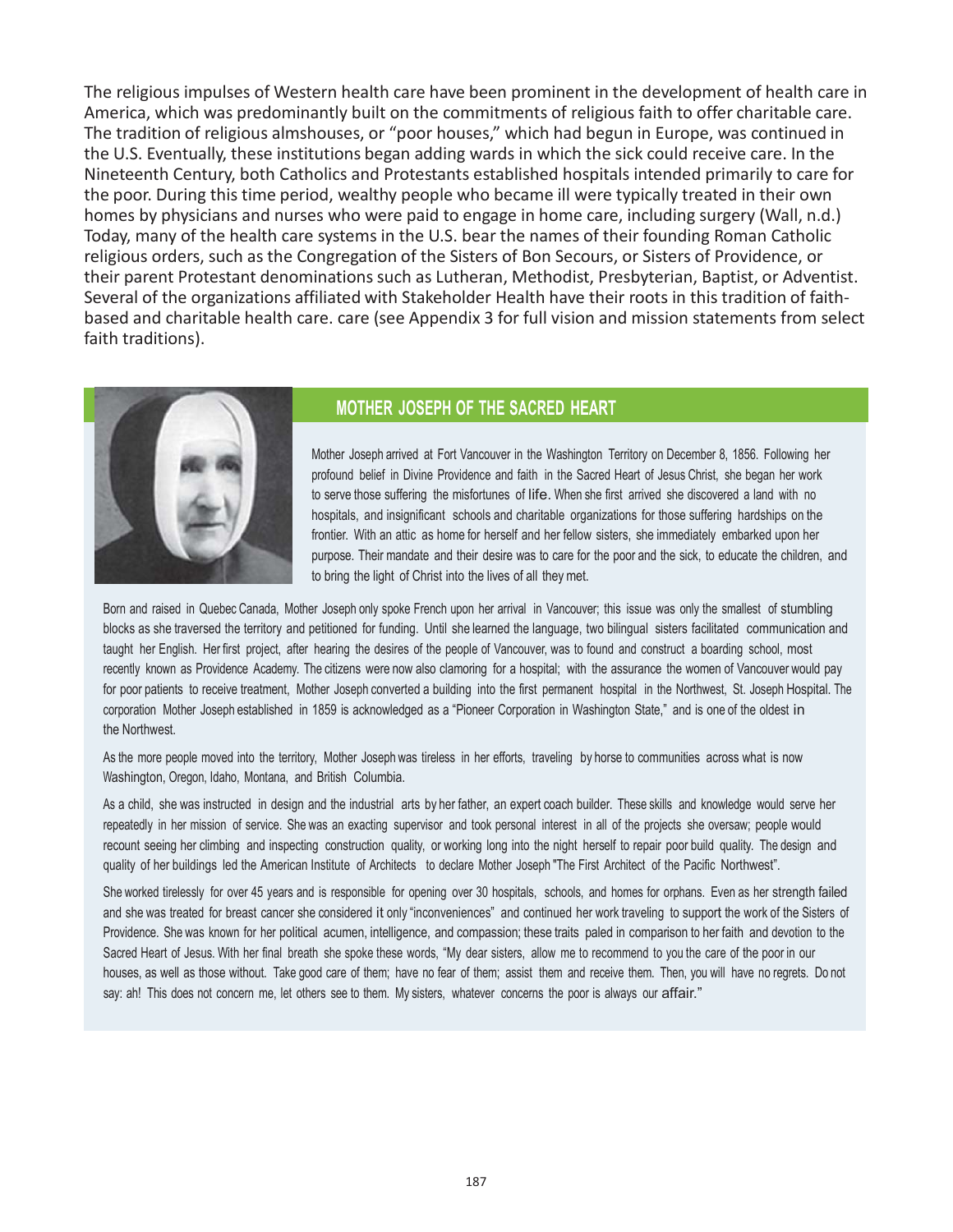## **The Language of Mission**

Among the gifts bequeathed by the heritage of faith-inspired and charitable health care is language that shapes our moral imagination. The words we use to express the meaning of health care are not mere linguistic decorations. The words have a powerful capacity to support or to undermine commitments to provide charitable care. The philosopher, Jeffrey Stout, observes this about the moral power of the language we choose: "The idea that there are distinct moral languages, disparate conceptualities within which to understand and appraise conduct, character, and community, has become a commonplace in recent humanistic scholarship" (Stout, 1988, p. x). This means that faith-based and charitable healthcare organizations would do well to attend to the dominant language used to describe their work (Winslow, 1996). Some healthcare systems, such as that of Providence Health & Services, whose founder, Mother Joseph, in described in the sidebar above, have been careful to retain that language of service and caring.

As we have seen, one of the oldest ways to frame health care in Western culture (and perhaps in most human societies) is as sacred service. Consider, for example, the prayer attributed to the legendary medieval Jewish physician, Maimonides, which ends with these words: "Thou, All-Bountiful One, has chosen me to watch over the life and death of Thy creatures. I prepare myself now for my calling. Stand Thou by me in this great task, so that it may prosper" (Lyons & Petrucelli, 1978, p. 315). Similarly, in Christianity the connection between faith and the ministry of healing has remained strong. In the Christian testament, for example, one word (Greek *sozo*) means both "to heal" and "to save." Jesus commissioned his followers to teach the news about salvation and to heal the sick (Luke 9:1-2).

The evidence of health care's roots in religious faith remains, even if sometimes muted, in the languages of today's Western cultures. In Germany, for instance, nurses are still referred to as *Krankenschwestern*, or "sisters for the sick." In England, nurse managers are still called "ward sisters." Hospitals named for saints, or called Good Samaritan, Deaconess, or Sacred Heart are still common. Air ambulances in some areas fly through the sky with the name "Mercy" emblazoned on them. Multitudes of healthcare professionals in our society still understand their work as a vocational calling that is first and foremost a sacred ministry to those in need (Chapman, 2006). A prime example of this was the founder of NYU Brooklyn Lutheran Hospital, Sister Betty, a Lutheran visionary (see sidebar below).

### **I WAS <sup>A</sup> STRANGER AND YOU WELCOMED ME. (MATTHEW 25)**

As waves of new immigrants struggled to survive in America's largest cities during the latter half of the 19th century, several faith groups were among the charitable organizations that stepped forward to create much-needed safety nets of health and human services. The depth and breadth of social ministries sponsored by the Catholic Church soon became an inspiring model for many other denominations. Norwegian American Lutherans alone sponsored 28 hospitals, 20 hospices, 20 "homes for the aged," 14 children's homes, and a home-placement service for orphaned children.

A predominant number of these health and social ministry services were founded and operated through the Protestant Deaconess movement, with scores of women trained in "motherhouses" to serve as nurses and healthcare providers. The Norwegian churches in America established 3 such motherhouses in Brooklyn (1883), Minneapolis (1889) and Chicago (1897). These faith-grounded communities, centered in nurturing vocation and practical training, served as "nodes" for a widespread array of healthcare ministries, reaching inestimable numbers of unserved and underserved persons. For them, mission, meaning, and motivation were all grounded in faith, core values, and a deeply felt commitment to religious vocation.

A Norwegian Deaconess Nurse, Sister Elisabeth Fedde, stands prominently among those who literally immersed themselves—body, mind, and spirit—in providing medical care not only to their own particular ethnic group, but who also actively addressed the underlying "social determinants" of health/well-being encountered throughout the multi-cultural communities they served. In Fedde's case, The Norwegian Relief Society—the fledgling mission she founded with local congregations in 1883 in a 3-room boardinghouse—soon became known not only for providing medical care to Scandinavian seafarers, but also as a wider mission marked by whole person care throughout south Brooklyn particularly benefitting the disenfranchised and impoverished. That included spiritual care, work in homes, prisons and congregations, financial relief, and placement services for orphans and the unemployed. The mission quickly evolved into a 50-bed hospital with both an ambulance service and nursing school. Now incorporated as "NYU Lutheran," its mission to the underserved immigrants of south Brooklyn *has virtually not changed*. Today it comprises one to the busiest Level I Trauma Centers in New York City, serving all 5 boroughs through one of the oldest and largest Federally Qualified Health Centers in the United States.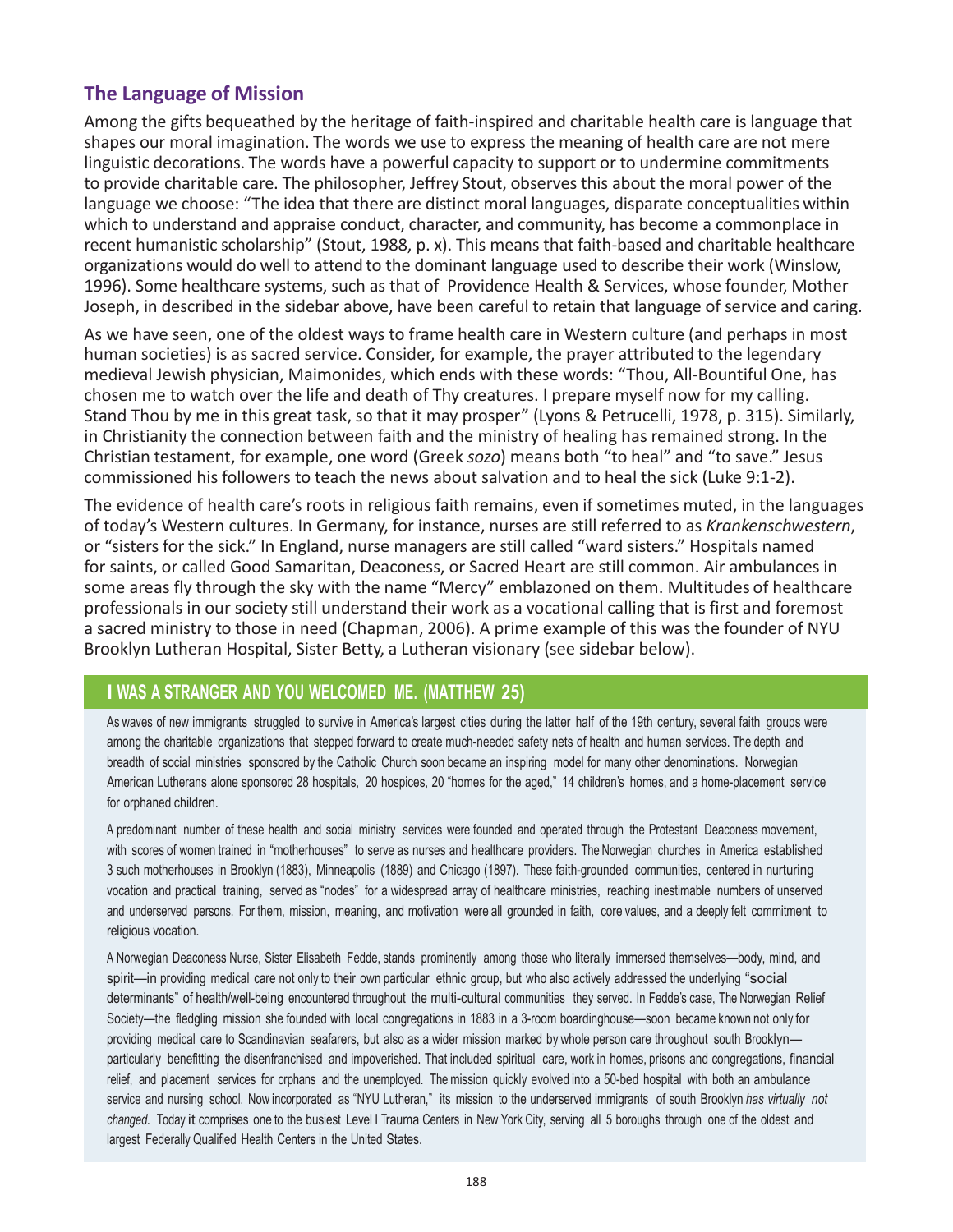There are, of course, alternative ways to describe the work of health care. During the second half of the 19th Century, for example, a novel way of talking about health care arose—it became *war* against disease. One author suggests that this language coincided with the arrival of germ theory, the bacterial enemies viewed as threatening invaders capable of overwhelming the body's defenses (Sontag, 1978). It is also the case that much of what medicine came to know about trauma surgery, triage, and the control of infections during this time was being learned on the battlefields of Europe. In the military manner of speaking, health care's mission was to combat diseases with batteries of tests and arsenals of drugs, sometime referred to as the physicians' armamentarium. Doctors write "orders," and younger staff physicians are still called house "officers." It is also telltale that patients who leave hospitals are discharged. Nurses, who work at stations, take orders when they are on duty. Sometimes they refer to the injections they give as "shots." Today the military language is so pervasive that what was once novel has become common.

The widespread adoption of military language in the provision of health care has had powerful effects in creating a shared understanding of the work's meaning. Its use helps to ensure the expectation of loyal obedience to authority along with courageous, self-sacrificialservice against a common enemy. Such language supports a willingness to take risks, work long hours, and create a tightly knit team in the noble battle against illness.

Today, the languages of the ministry and of the military have largely yielded center stage to the language of the market. The 1980s witnessed the appearance of the "health care industry." One of the first persons to notice such language and complain about it in print was Rashi Fein who wrote: "A new language is infecting the culture of American medicine. It is the language of the marketplace … and the cost accountant" (Fein, 1982, p. 863). At the heart of his complaint was the belief that such language "depersonalizes both patients and physicians" (Fein, 1982, p. 863). Now, more than 30 years later, the idioms of business tend to dominate much of our talk about health care. In this business-like way of speaking, health care professionals became providers and patients became customers or, especially in the language of some nurses, clients. Discussions among health care executives are filled with references to market share, productivity measures, and product lines. Such language is borrowed substantially from economics and marketing. Those who cannot or choose not to speak this way are likely to be written off as lacking necessary, hard-edged economic realism. In sum, today's health care increasingly runs the danger of losing its charitable soul, devolving into yet another commoditized industry.

The distance from the ministry of healing to the health care industry is great. It is not measured in years or miles but in the way people understand the essence and meaning of what they are doing when they care for the health of another person, and *why* such care is offered. Each of the three ways of characterizing health care's purpose as described above discloses some important truths about caring for the health of whole communities and for their members who become ill. No one can deny, for example, that medicine today is big business, and growing bigger all the time. The financial resources required to keep such efforts going are enormous. No one who cares about the viability of today's health care can ignore the pervasive financial realities. And whether it is a battle against an outbreak of the Ebola virus or a fight against cancer, there are certainly analogies to marshalling the troops to win the war. Physicians will still give orders, and patients will still hope to be discharged, as opposed to "checking out."

What about health care as the response of faith, hope, and charity to people's often inconvenient pleas for mercy? One of the critically important roles for Stakeholder Health is strengthening the selfunderstanding of faith-inspired and charitable health systems as they develop more effective ways to care for the health of whole communities. This requires more than the preservation of nostalgic language or storied past. Together, the participants in this learning collaborative can find new language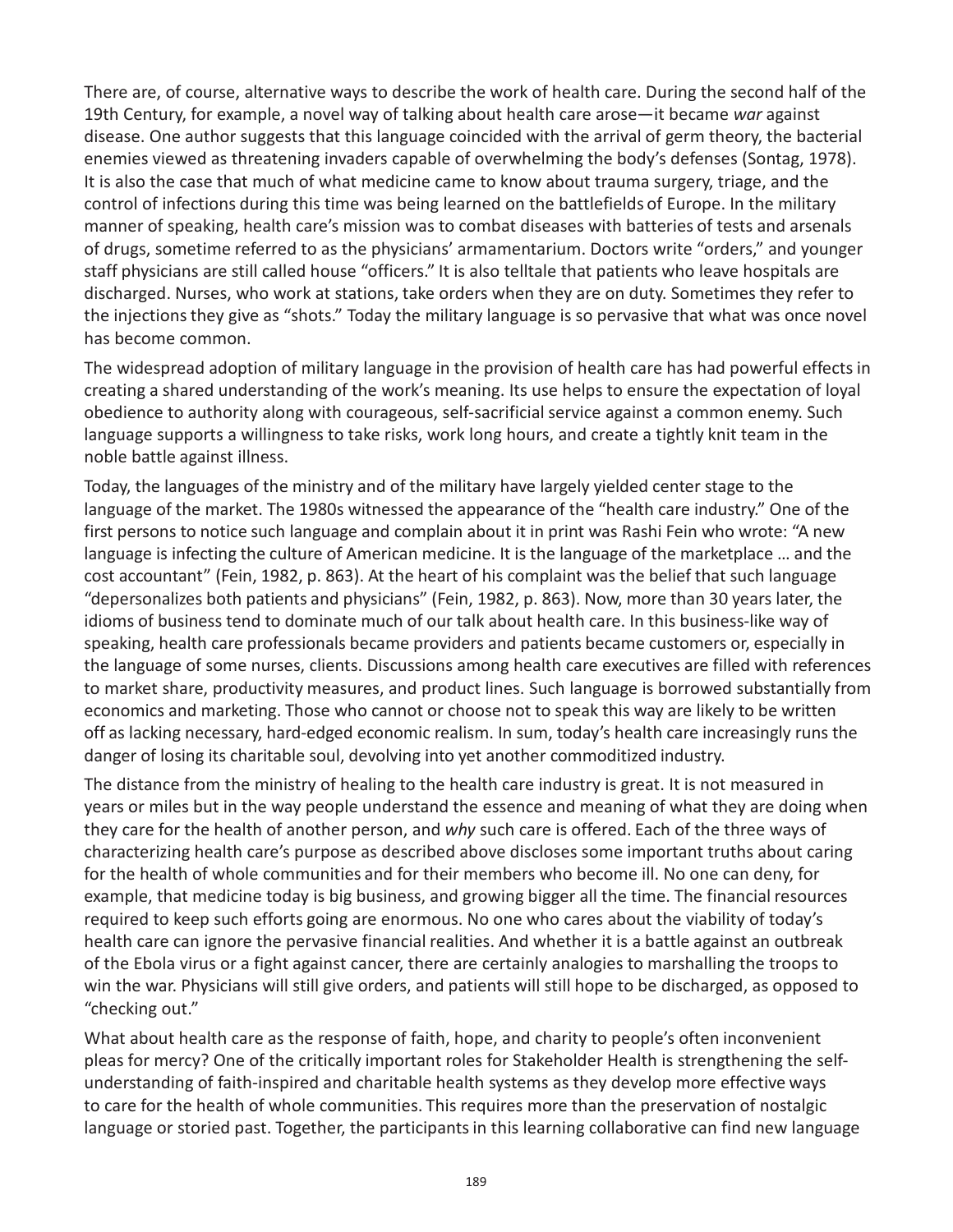that powerfully expresses our commitments to charitable service in the 21st Century with all its cultural and religious diversity. Finding fresh ways to explain the core value of health care understood as spiritually meaningful service is a welcome opportunity. There is good reason to hope that creative communities of spirit will find those fresh ways to grow their centuries-old legacy of health care as the service of mercy, such as that emerging in Alameda County, California (see Alameda County Care Alliance Advanced Illness Care Program™ sidebar).

### **THE ALAMEDA COUNTY CARE ALLIANCE ADVANCED ILLNESS CARE PROGRAM™: A FAITH LED COMMUNITY-FAITH-HEALTH SYSTEM PARTNERSHIP**

The Alameda County Care Alliance (ACCA) is a coalition of five churches representing over 35,000 people in Alameda County. Together, the Pastors and congregation members with experience in healthcare and healthcare administration have designed The Advanced Illness Care Program™. This program provides persons needing advanced illness care and their caregivers with navigation assistance to local resources and information to manage spiritual, social, health, and planning for advanced care needs. With support from Kaiser Permanente, the Advanced Illness Care Program™ has been developed as a partnership of the ACCA with local clinical, academic, and public health institutions.

ACCA utilizes a three-pronged approach to improving care management for persons with advanced illness and their caregivers by training 1) church-based community care navigators, 2) pastors and faith leaders, and 3) family caregivers. Through a series of 10 in-person and telephone interactions, ACCA care navigators and faith leaders link persons needing advanced illness care and family caregivers to needed resources, including transportation and meal preparation, support for advanced care planning, and to address identified physical, psychological, and spiritual needs. The Advanced Illness Care Program™ will enroll 500 persons needing care and caregivers, tracking program feasibility, process implementation measures, and satisfaction, quality of life, and experiences of care for persons with advanced illness, their caregivers, pastors and faith leaders, and navigators. ACCA will serve as a national resource and knowledge base for a faith led community-faith-health system partnership to improve advanced illness care management.

Building off the community health worker model of community health clinics, the ACCA has developed the community care navigator role from a faith-based perspective within all Hub churches. Community care navigators are not medical professionals, but are trusted, well-respected individuals in their ACCA church. Having undergone extensive training with a curriculum developed by the ACCA and the Allen Temple Leadership Institute, community care navigators work closely with their churches, ministries, and community organizations to align advanced illness care resources and associated information to the needs of persons needing care and caregivers. The ACCA has also developed a Care Ministry of dedicated volunteer congregants who work with the ACCA and care navigators to support programmatic needs. Seven care navigators have been trained and are working with over 300 persons needing care and caregivers through the 5 ACCA Hub Churches in Alameda County. Additionally, 61 volunteers are assisting with the program. Over 98 individuals participated in a 2-day care ministry volunteer training at the end of July 2015 on advanced illness care, interviewing skills, and roles and responsibilities of volunteers in the ACCA AIC Program™.

The ACCA program has comprehensive outreach efforts in place for recruitment of participants, communications with local media and partner organizations, and is building partnerships with health systems and hospitals, hospices, and community organizations. On August 30, 2015, the ACCA and its partners hosted a Caregiver Recognition Celebration and Health Expo bringing together 1100 people across Alameda County to honor the dedication and support that caregivers provide to loved ones. Over 25 local, regional, and national organizations attended this event.

The ACCA is part of a national movement to transform care for those with advanced illness, and is a member of the Coalition to Transform Advanced Care (C-TAC), a national, non-partisan, non-profit coalition of 120+ organizations. ACCA shares the C-TAC vision that all Americans with advanced illness, especially the sickest and most vulnerable, should receive comprehensive, high-quality, person-centered and family- centered care that is consistent with their personal goals and values and honors their dignity. ACCA looks to expand the program within the Hub churches and beyond, partnering with community organizations and health systems to support advanced care planning. For more information on the ACCA Advanced Illness Care Program™, Hub churches and Partners, sponsorship opportunities, and the Caregiver Recognition Celebration and Health Expo, please visit [www.accarealliance.org](http://www.accarealliance.org/) or contact Rev. Cynthia Carter Perrilliat, Executive Director, 510-427-4624.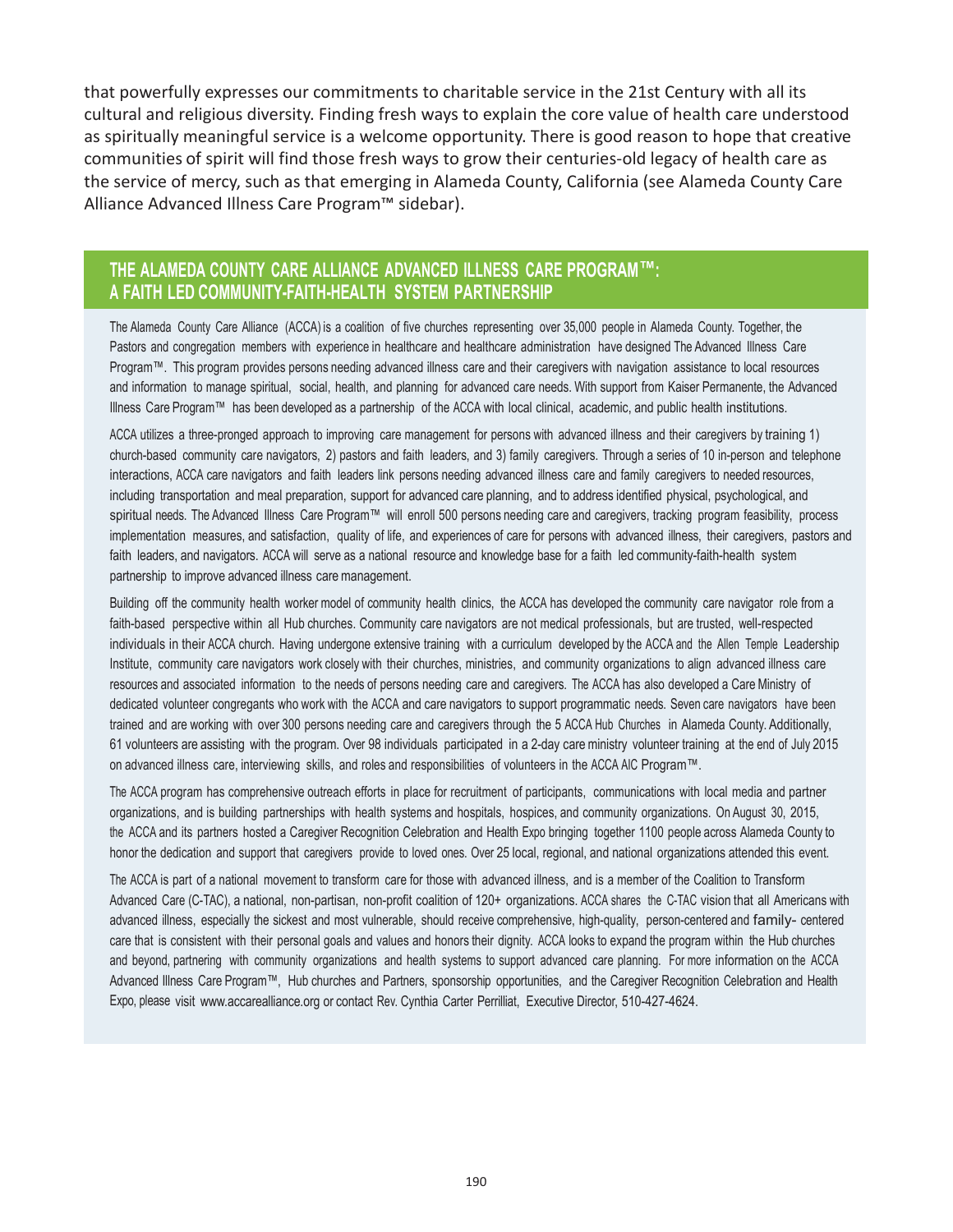## **Moral Vision**

The moral vision of Stakeholder Health continues to be best expressed in the expectation of creating the beloved community of life, health, and hope. Both the heritage and language of faith-based and charitable healthcare institutions grow out of the compelling moral vision of grace, sacrifice, compassion, and abundant life. This is a vision of life over death—a vision of health continually coming to life within communities of spirit. The vision of the beloved community of health is the yearning expression of faithful people to create better health outcomes for all.

We believe the current period of America's story represents what may be called a *Kairos* moment the right time for renewing the moral vision of faith-shaped and charitable healthcare. Alternatives to the complete commodification of healthcare are needed now more than ever. Health care envisioned as the business of waging war against death, in the most cost-efficient manner, will not provide the transformative power that will lead to the beloved community of health. What is needed, instead, is an abiding commitment to social justice and a firm unwillingness to accept health disparities as inevitable. This is the vision that has enlivened the participantsin Stakeholder Health at their best.

Such vision is exemplified beyond the normal boundaries of healthcare in the growing movement called "Black Lives Matter" which challenges the notion that the lives of African American are in any way less valuable than other lives in our society (Day, 2015). The movement seeks to address the issues of violence and discrimination in the administration of criminal "justice." The need for such a movement is a reminder of the depth of social injustice that is still pervasive in our social institutions, including health care. As Dr. Martin Luther King, Jr. (1966) once said, "Of all the forms of inequality, injustice in healthcare is the most shocking and inhumane." Inexplicable and inexcusable unfairness in healthcare is now so much a part of the fabric of our society that it may cease to shock our collective conscience.

Part of the prophetic core mission of Stakeholder Health is to remind society that the social determinants contributing to poor health are the products of intentional behaviors and policies. These policies are often rooted in soil that includes white supremacy, male dominance, and pervasive xenophobia. This is the soil of death and destruction. The moral vision of Stakeholder Health emboldens us to stand against such injustice and take the side of life.

# **Choosing Life**

In this chapter, we have set forth some of the central values that can guide the work of creating and sustaining the beloved community of health. We have also attended to the ways in which our language is shaped by a moral vision of mercy and justice and, in turn, how our choice of language may extend or diminish the moral vision. We conclude this chapter with a renewed expression of commitment to this vision. As leaders of organizations that participate in Stakeholder Health, we are devoted to investing our creative energy to *build a future in which whole communities choose life over death*.

As we wrote in our previous monograph, "We have the audacity to believe in a future in which a healthy, beloved community is an achievable reality" (Health Systems Learning Group, 2013, p. 82). We will continually refresh our covenant to learn from each other how we can best accomplish this goal.